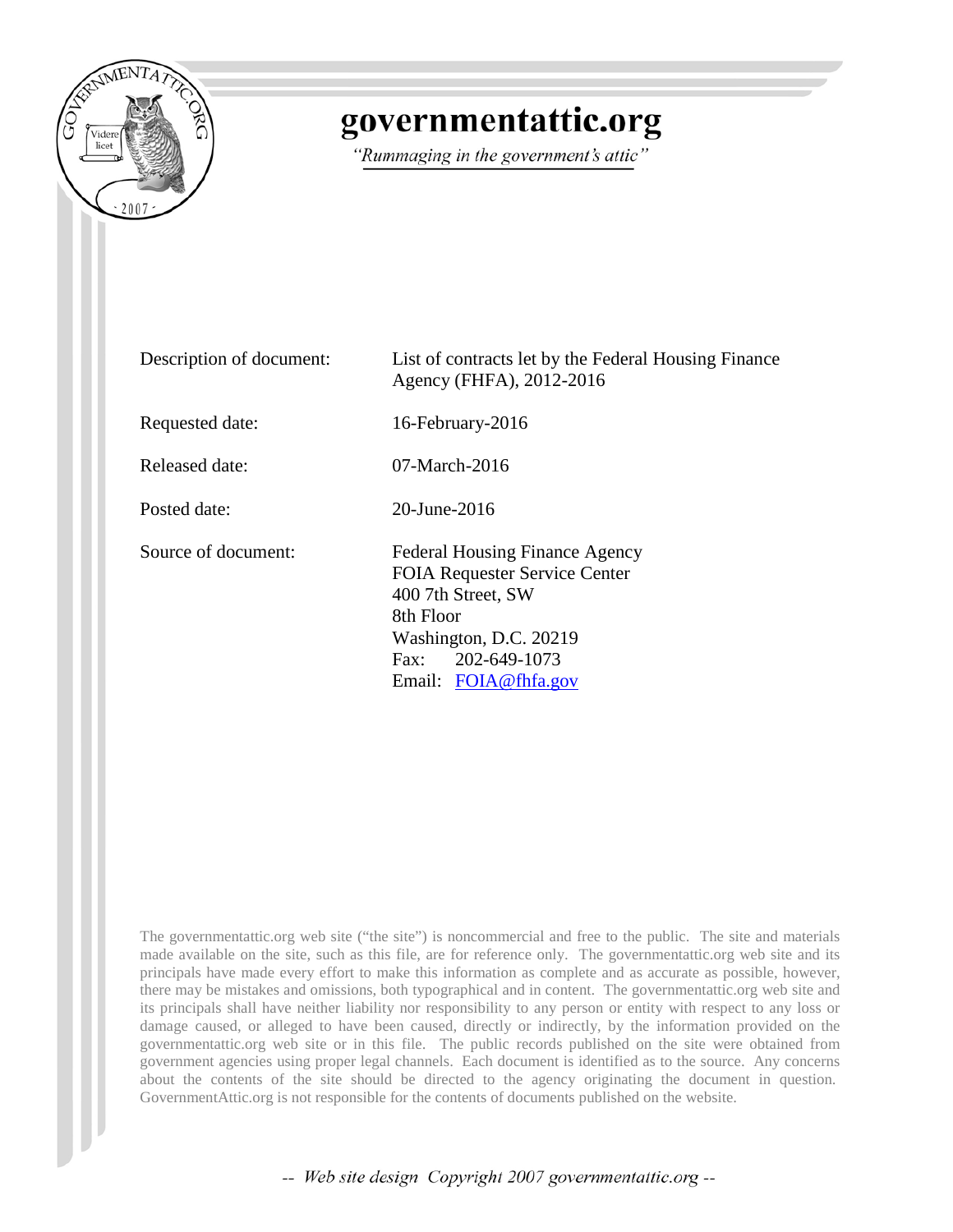From: "Easter, Stacy" Date: Mar 7, 2016 2:22:21 PM Subject: FHFA FOIA No.: 2016-FOIA-029

March 7, 2016

Re: FHFA FOIA No. 2016-FOIA-029

This letter is in response to your Freedom of Information Act (FOIA) request, dated February 16, 2016. Your request was received in the Federal Housing Finance Agency's (FHFA) FOIA office on February 16, 2016, and assigned FHFA FOIA request number 2016-FOIA-029. Your request was processed in accordance with the FOIA (5 U.S.C. § 552) and FHFA's FOIA regulation (12 CFR Part 1202).

You requested the following: "a copy of a the listing of contracts let by FHFA during Fiscal Years 2013, 2014, 2015 and 2016 to date"

A search of FHFA files and records located one document responsive to your request and has determined that the document is releasable in its entirety. The responsive documents is attached. This is the final decision on your FOIA request. If you wish to appeal any aspect of FHFA's decision on your request, you must forward within 30 days:

- A copy of your initial request;
- A copy of this letter; and
- A statement of the circumstances, reasons, or arguments for seeking disclosure of the affected record(s).

The appeal must be sent either electronically through FHFA's public access link by clicking here [https://publicaccesslink.fhfa.gov/palMain.aspx,](https://publicaccesslink.fhfa.gov/palMain.aspx) by email at [foia@fhfa.gov](mailto:foia@fhfa.gov?subject=FOIA%20Request) or by mail to the "FOIA Appeals Officer" at 400 7th Street, SW, 8th Floor, Washington, DC 20019. The subject line, or the envelope and the letter of appeal, must be clearly marked "FOIA Appeal." Please note that all mail sent to FHFA via the United States Postal Service is routed through a national irradiation facility, a process that may delay delivery by approximately two weeks. For any time-sensitive correspondence, please plan accordingly.

Your FOIA request is releasable to the public under subsequent FOIA requests. In responding to these requests, FHFA does not release personal information, such as home or email addresses, and home or mobile telephone numbers, which are protected from disclosure under FOIA Exemption 6 (5 U.S.C. § 552(b)(6)).

Your FOIA request is releasable to the public under subsequent FOIA requests. In responding to these requests, FHFA does not release personal information, such as home or email addresses and home or mobile telephone numbers which are protected from disclosure under FOIA Exemption 6 (5 U.S.C. § 552(b)(6)).

There are no fees associated with processing this request.

If you have any questions regarding the processing of your request, please contact us at [foia@fhfa.gov.](mailto:foia@fhfa.gov?subject=FOIA%20Request)

Sincerely,

Stacy J. Easter FHFA - FOIA/Privacy Officer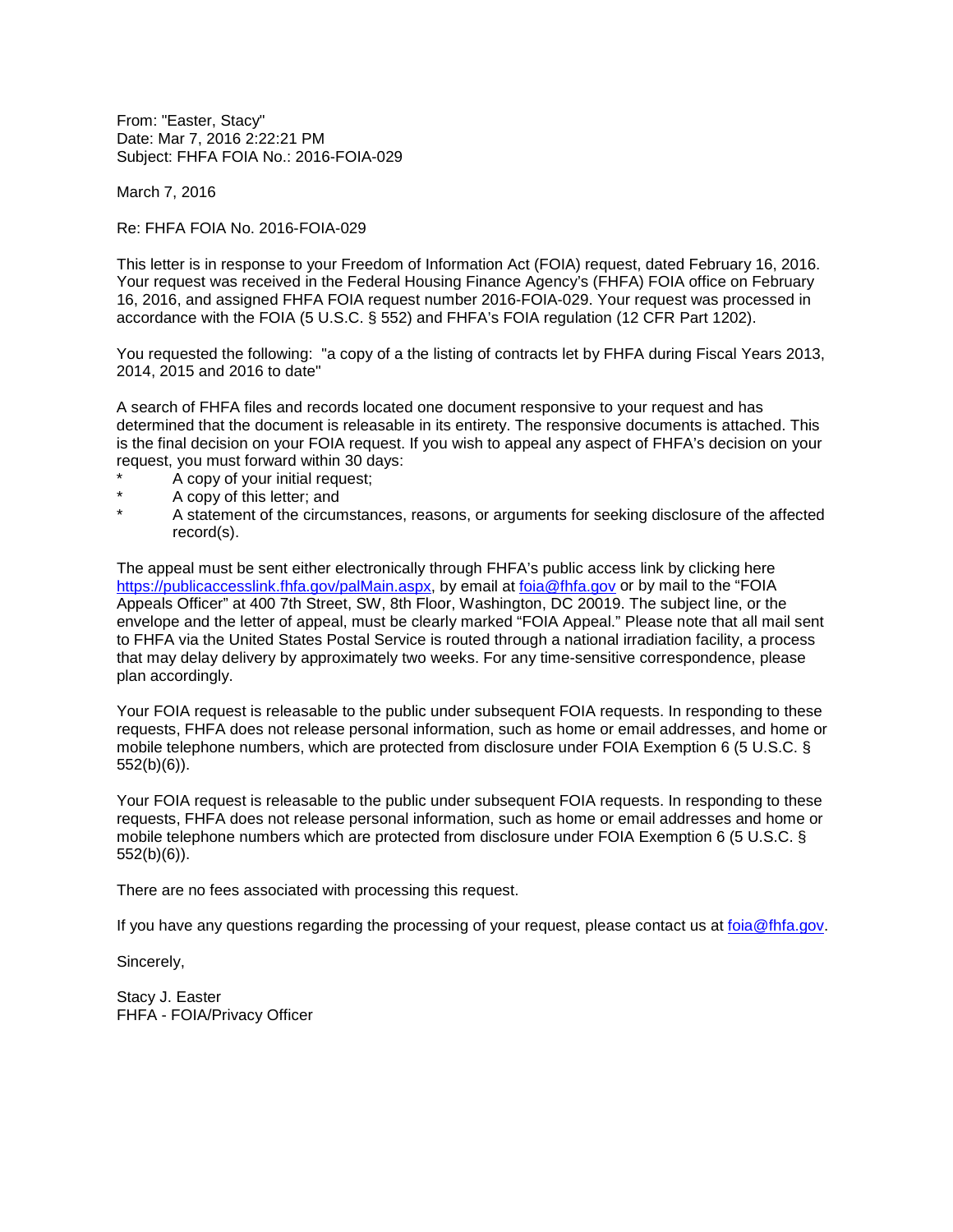| <b>Contract Number</b>                       | Vendor                                |
|----------------------------------------------|---------------------------------------|
| FHF-14-P-0012/                               | A & T MARKETING INC.                  |
| FHF-15-A-0004/                               | AT&TCORP-11                           |
| GS-35T-0391P/FHF-14-F-0031                   | ACCELERA SOLUTIONS INC.               |
| NNG15SC57B/FHF-15-F-0018                     | <b>ACCELERA SOLUTIONS INC.</b>        |
| FHF-12-D-0002/0002                           | <b>ACF CONSULTANTS LTD</b>            |
| FHF-13-X-0006/                               | ACQUIS SVCS DIRECTRATE NATL BUS CTR   |
| FHF-16-P-0002/                               | ADP BENEFIT SERVICES KY INC.          |
| NNG15SC59B/FHF-15-F-0021                     | <b>AFFIGENT LLC</b>                   |
| GS-35F-0324R/FHF-14-F-0029                   | ALLIANCE TECHNOLOGY GROUP LLC         |
| GS-35F-0324R/FHF-15-F-0022                   | ALLIANCE TECHNOLOGY GROUP LLC         |
| NNG07DA10B/FHF-13-F-0001                     | ALLIANCE TECHNOLOGY GROUP LLC         |
| NNG07DA10B/FHF-13-F-0022                     | ALLIANCE TECHNOLOGY GROUP LLC         |
| NNG07DA10B/FHF-13-F-0029                     | ALLIANCE TECHNOLOGY GROUP LLC         |
| NNG07DA10B/FHF-14-F-0009                     | ALLIANCE TECHNOLOGY GROUP LLC         |
| NNG07DA10B/FHF-14-F-0023                     | ALLIANCE TECHNOLOGY GROUP LLC         |
| NNG07DA46B/FHF-14-F-0026                     | <b>ALVAREZ &amp; ASSOCIATES LLC</b>   |
| NNG07DA46B/FHF-13-F-0049                     | <b>ALVAREZ &amp; ASSOCIATES LLC-1</b> |
| GS-02F-0012X/FHF-13-F-0012                   | AMERICAN UNIVERSITY                   |
| FHF-16-P-0005/                               | ANDREW DAVIDSON & CO. INC.            |
| FHF-14-C-0007/                               | ANDREW KALOTAY ASSOCIATES INC.        |
| FHF-15-A-0005/                               | <b>AQUILENT INC</b>                   |
| FHF-15-A-0005/0001                           | <b>AQUILENT INC</b>                   |
| FHF-11-A-0001/0004                           | ASI GOVERNMENT INC                    |
| FHF-11-A-0001/0005                           | ASI GOVERNMENT INC                    |
| FHF-12-A-0020/0002                           | <b>AT&amp;T MOBILITY LLC-1</b>        |
| GS-35F-0297K/FHF-14-F-0011                   | <b>AT&amp;T MOBILITY LLC-1</b>        |
| GS-35F-0131R/FHF-13-F-0006                   | AUGUST SCHELL ENTERPRISES INC.        |
| FHF-16-C-0001/                               | <b>AVESIS INCORPORATED</b>            |
| FHF-10-A-0009/0004                           | <b>BALMAR INC.</b>                    |
| FHF-13-P-0034/                               | <b>BANAJI MAHZARIN</b>                |
| FHF-13-P-0018/                               | <b>BARNEIER BRIAN</b>                 |
| FHF-13-P-0006/                               | <b>BARNIER BRIAN G</b>                |
| FHF-12-A-0003/0003                           | <b>BASCH SUBSCRIPTIONS INC.</b>       |
| FHF-12-A-0003/0004                           | <b>BASCH SUBSCRIPTIONS INC.</b>       |
| FHF-12-A-0003/0005                           | <b>BASCH SUBSCRIPTIONS INC.</b>       |
| FHF-13-A-0007/                               | <b>BAZILIO COBB ASSOCIATES PC</b>     |
| GS-35F-0003M/FHF-13-F-0052                   | <b>BELARC INC</b>                     |
| FHF-14-P-0027/                               | <b>BETTER DIRECT LLC</b>              |
| FHF-14-P-0028/                               | <b>BETTER DIRECT LLC</b>              |
| FHF-13-P-0039/                               | <b>BILINSKI MARY</b>                  |
| FHF-14-C-0006/                               | <b>BLOOMBERG FINANCE L.P.</b>         |
| FHF-14-P-0033/                               | <b>BLUE TECH INC.</b>                 |
| FHF-14-P-0035/                               | BLUE TECH INC.                        |
| FHF-15-P-0001/                               | <b>BLUE TECH INC.</b>                 |
| FHF-16-P-0006/                               | <b>BLUE TECH INC.</b>                 |
| HHSN316201500026W/FHF-15-F-001BLUE TECH INC. |                                       |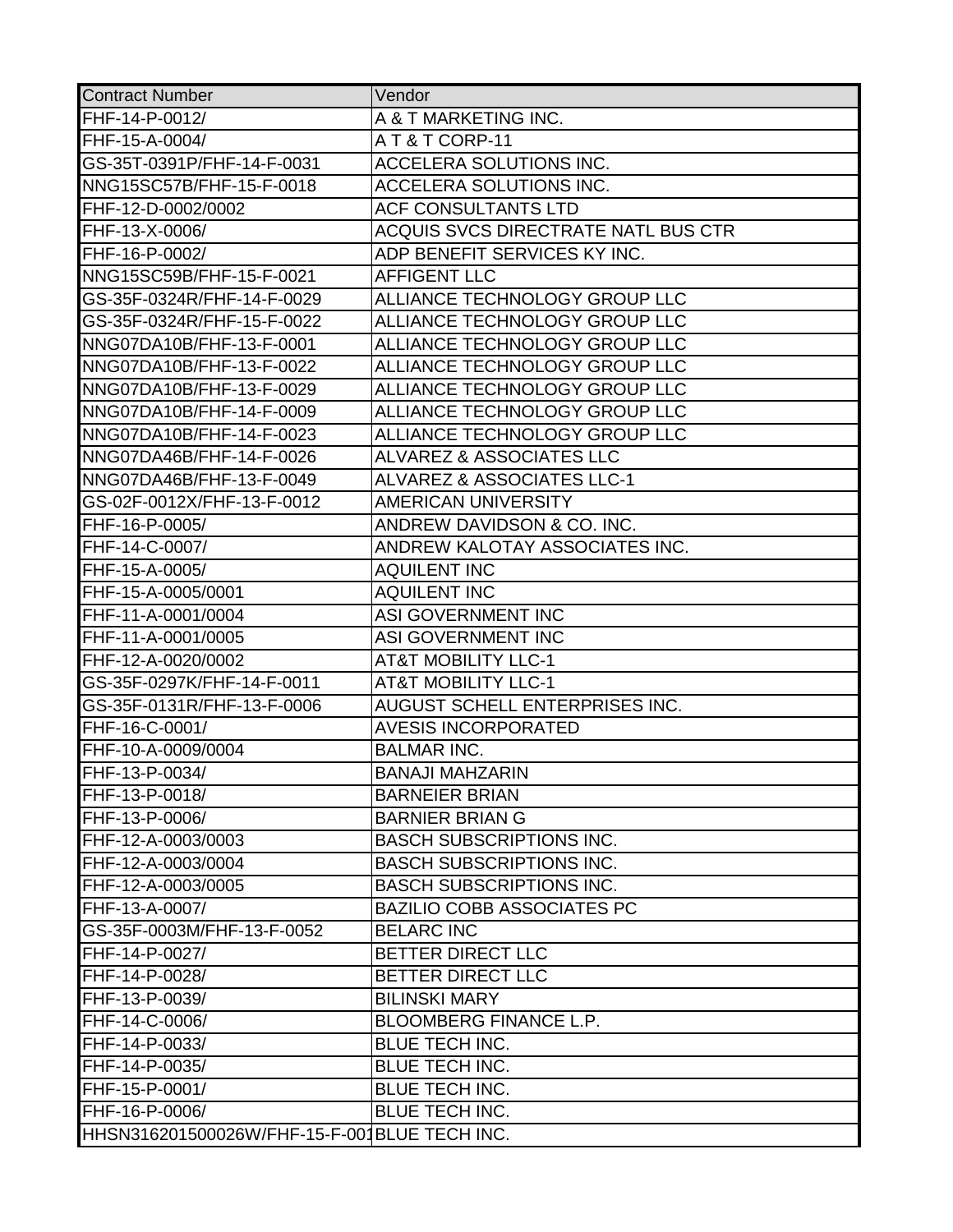| <b>Contract Number</b>                       | Vendor                                 |
|----------------------------------------------|----------------------------------------|
| HHSN316201500026W/FHF-15-F-001BLUE TECH INC. |                                        |
| NNG07DA22B/FHF-13-F-0014                     | <b>BLUE TECH INC.</b>                  |
| NNG07DA22B/FHF-13-F-0016                     | BLUE TECH INC.                         |
| NNG07DA22B/FHF-13-F-0028                     | <b>BLUE TECH INC.</b>                  |
| NNG07DA22B/FHF-13-F-0037                     | <b>BLUE TECH INC.</b>                  |
| NNG07DA22B/FHF-13-F-0055                     | <b>BLUE TECH INC.</b>                  |
| NNG07DA22B/FHF-14-F-0016                     | <b>BLUE TECH INC.</b>                  |
| NNG07DA22B/FHF-14-F-0030                     | BLUE TECH INC.                         |
| NNG07DA22B/FHF-15-F-0002                     | <b>BLUE TECH INC.</b>                  |
| NNG07DA22B/FHF-15-F-0005                     | BLUE TECH INC.                         |
| NNG07DA22B/FHF-15-F-0009                     | <b>BLUE TECH INC.</b>                  |
| FHF-14-X-0007/                               | <b>BOARD OF GOVERNORS OF FED RESER</b> |
| FHF-15-P-0015/                               | <b>BONNIER CORPORATION</b>             |
| FHF-13-A-0002/                               | BOSTON CONSULTING GROUP INC. THE       |
| FHF-15-P-0005/                               | BOSTON PROPERTIES LIMITED PARTNERSHIP  |
| FHF-14-C-0002/                               | <b>BULLETIN INTELLIGENCE LLC</b>       |
| FHF-14-X-0004/                               | BUREAU OF SAFETY & ENVIRON ENFORCE     |
| FHF-10-D-0001/0004                           | <b>CALHOUN CHARLES A PHD</b>           |
| FHF-15-P-0002/                               | <b>CAPITOL NEWS COMPANY LLC</b>        |
| FHF-16-P-0003/                               | <b>CAPITOL NEWS COMPANY LLC</b>        |
| FHF-13-P-0021/                               | CARAHSOFT TECHNOLOGY CORP.             |
| GS-35F-0119Y/FHF-13-F-0033                   | CARAHSOFT TECHNOLOGY CORP.             |
| FHF-11-D-0001A/0006                          | <b>CAZADOR LLC</b>                     |
| FHF-14-P-0029/                               | CB RICHARD ELLIS INC.                  |
| CX-LC10D7009/FHF-13-F-0005                   | CEB INC.                               |
| LC10D7009/FHF-13-F-0043                      | CEB INC.                               |
| LC10D7009/FHF-13-F-0045                      | CEB INC.                               |
| LC14C7113/FHF-14-F-0006                      | CEB INC.                               |
| LC14C7113/FHF-14-F-0014                      | CEB INC.                               |
| GS-35F-0119P/FHF-14-F-0012                   | <b>CELLCO PARTNERSHIP</b>              |
| FHF-13-P-0040/                               | CENTER FOR INTERNET SECURITY INC.      |
| FHF-15-X-0014/                               | CENTER FOR TALENT SERVICES             |
| FHF-14-P-0002/                               | <b>CHASTAIN JAMES F SR-1</b>           |
| FHF-16-P-0009/                               | <b>CINTAS CORPORATION-2</b>            |
| FHF-10-D-0002/0002                           | <b>CLAPP JOHN M</b>                    |
| FHF-10-D-0002/0004                           | <b>CLAPP JOHN M</b>                    |
| FHF-15-P-0006/                               | CLC COMPLIANCE TECHNOLOGIES INC.       |
| FHF-14-P-0034/                               | <b>CLT3 CONSULTING LLC</b>             |
| FHF-13-X-0003/                               | COMPTROLLER OF THE CURR OFC OF THE     |
| FHF-14-X-0002/                               | COMPTROLLER OF THE CURR OFC OF THE     |
| FHF-15-X-0005/                               | COMPTROLLER OF THE CURR OFC OF THE     |
| FHF-16-X-0006/                               | COMPTROLLER OF THE CURR OFC OF THE     |
| FHF-12-A-0009/0003                           | CONCEPTDESIGN INC OF MARYLAND          |
| FHF-12-A-0009/0004                           | CONCEPTDESIGN INC OF MARYLAND          |
| FHF-12-A-0009/0005                           | CONCEPTDESIGN INC OF MARYLAND          |
| FHF-12-A-0002/0003                           | CONTACT 1 INC.                         |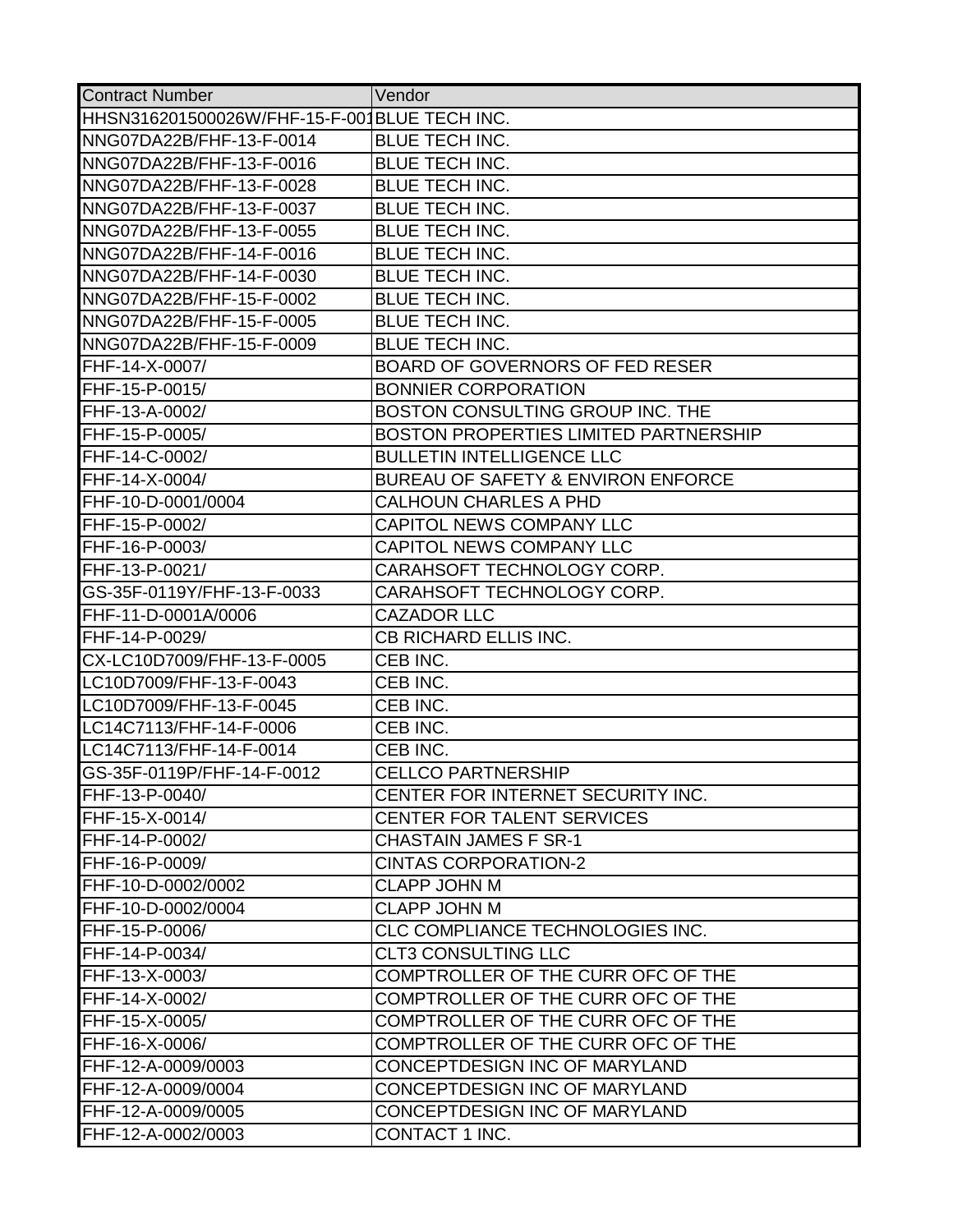| <b>Contract Number</b>                           | Vendor                               |
|--------------------------------------------------|--------------------------------------|
| FHF-12-A-0002/0004                               | CONTACT 1 INC.                       |
| FHF-12-A-0002/0005                               | CONTACT 1 INC.                       |
| FHF-12-A-0002/0006                               | CONTACT 1 INC.                       |
| FHF-12-A-0002/0007                               | CONTACT 1 INC.                       |
| FHF-12-A-0002/0008                               | CONTACT 1 INC.                       |
| FHF-12-A-0002/0009                               | <b>CONTACT 1 INC.</b>                |
| FHF-12-A-0002/0010                               | CONTACT 1 INC.                       |
| FHF-12-A-0002/0011                               | <b>CONTACT 1 INC.</b>                |
| FHF-12-A-0002/0012                               | CONTACT 1 INC.                       |
| FHF-12-A-0002/0013                               | CONTACT 1 INC.                       |
| FHF-12-A-0002/0014                               | CONTACT 1 INC.                       |
| FHF-12-A-0002/0015                               | CONTACT 1 INC.                       |
| FHF-12-A-0002/0016                               | <b>CONTACT 1 INC.</b>                |
| FHF-12-A-0002/0017                               | CONTACT 1 INC.                       |
| FHF-14-C-0001/                                   | CORELOGIC SOLUTIONS LLC              |
| FHF-12-A-0015/0002                               | <b>CORPORATE VISIONS INC</b>         |
| FHF-12-A-0015/0003                               | <b>CORPORATE VISIONS INC</b>         |
| FHF-12-A-0015/0004                               | <b>CORPORATE VISIONS INC</b>         |
| FHF-12-A-0015/0005                               | <b>CORPORATE VISIONS INC</b>         |
| FHF-14-P-0009/                                   | COUNTERTRADE PRODUCTS INC.           |
| FHF-16-P-0001/                                   | COUNTERTRADE PRODUCTS INC.           |
| NNG07DA50B/FHF-13-F-0007                         | COUNTERTRADE PRODUCTS INC.           |
| NNG07DA50B/FHF-13-F-0015                         | COUNTERTRADE PRODUCTS INC.           |
| NNG07DA50B/FHF-13-F-0020                         | COUNTERTRADE PRODUCTS INC.           |
| NNG15SC65B/FHF-15-F-0023                         | COUNTERTRADE PRODUCTS INC.           |
| FHF-16-A-0003/                                   | CREATIVE SIGN SERVICE INC.           |
| FHF-16-A-0003/0001                               | CREATIVE SIGN SERVICE INC.           |
| FHF-16-A-0003/0002                               | CREATIVE SIGN SERVICE INC.           |
| FHF-14-C-0003/                                   | <b>CREDITSIGHTS INC</b>              |
| GS-06F-0036R/FHF-13-F-0008                       | CROCKETT FACILITIES SERVICES INC.    |
| GS-02F-0015N/FHF-13-F-0021                       | <b>CROSSROADS MEDIATION SERVICES</b> |
| GS-02F-0015N/FHF-13-F-0035                       | <b>CROSSROADS MEDIATION SERVICES</b> |
| GS-02F-0015N/FHF-13-F-0059                       | <b>CROSSROADS MEDIATION SERVICES</b> |
| FHF-14-P-0007/                                   | <b>DANCE LAWRENCE A III</b>          |
| FHF-13-C-0004/                                   | DATAQUICK INFORMATION SYSTEMS INC.   |
| FHF-13-A-0008/                                   | DELOITTE & TOUCHE L.L.P.             |
| FHF-15-X-0002/                                   | DEPARTMENT OF STATE-2                |
| FHF-15-P-0004/                                   | <b>DISTRICT OF COLUMBIA COURTS</b>   |
| W91QUZ-06-A-0002/FHF-13-F-0003 DLT SOLUTIONS LLC |                                      |
| FHF-13-C-0003/                                   | <b>DUANE MORRIS LLP</b>              |
| FHF-14-C-0005/                                   | <b>DUANE MORRIS LLP</b>              |
| FHF-15-C-0001/                                   | <b>DUANE MORRIS LLP</b>              |
| FHF-16-C-0002/                                   | <b>DUANE MORRIS LLP</b>              |
| FHF-13-P-0025/                                   | DYNAMIC ADVERTISING & DESIGN L       |
| GS-35F-0209R/FHF-14-F-0003                       | DYNAMIC SYSTEMS INC.                 |
| FHF-15-A-0008/                                   | <b>EAGLE HILL CONSULTING LLC</b>     |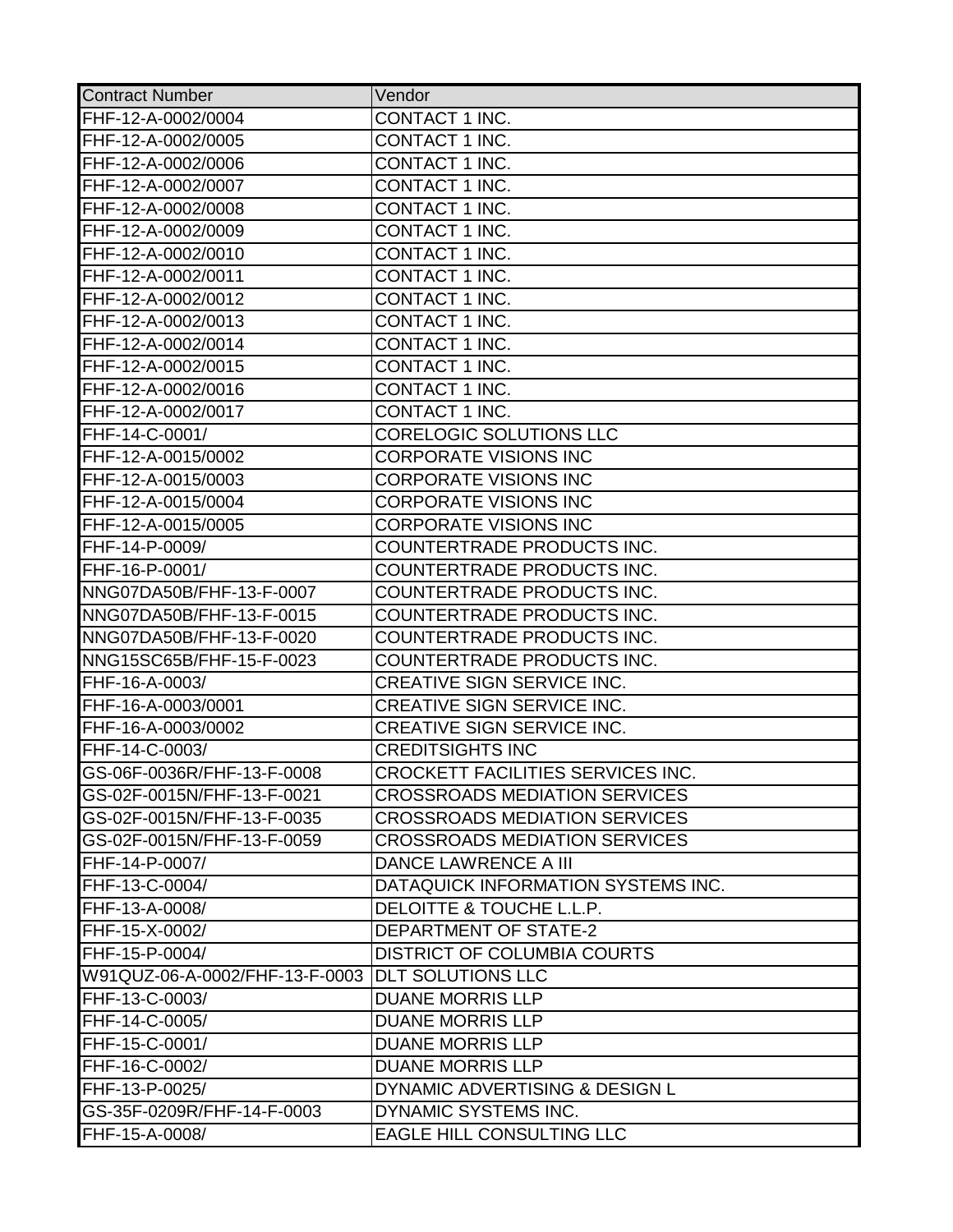| <b>Contract Number</b>                 | Vendor                                     |
|----------------------------------------|--------------------------------------------|
| FHF-13-A-0006/                         | <b>EFX COMPANY THE</b>                     |
| FHF-13-A-0006/0001                     | <b>EFX COMPANY THE</b>                     |
| FHF-13-A-0006/0002                     | <b>EFX COMPANY THE</b>                     |
| FHF-13-A-0006/0003                     | <b>EFX COMPANY THE</b>                     |
| GS-35F-0119W/FHF-13-F-0024             | <b>EMERGENT LLC</b>                        |
| GS-35F-0119W/FHF-14-F-0010             | <b>EMERGENT LLC</b>                        |
| GS-35F-0119Y/FHF-13-F-0009             | <b>EMERGENT LLC</b>                        |
| FHF-16-X-0002/                         | <b>EMPLOYMENT STANDARDS ADMINISTRATION</b> |
| GS-35F-0372N/FHF-15-F-0008             | EN POINTE GOV INC                          |
| FHF-16-P-0004/                         | <b>ESPIEL LLC</b>                          |
| FHF-14-P-0023/                         | <b>ESSENCE TECH INC.</b>                   |
| FHF-14-A-0003/                         | <b>EXECUTIVE INFORMATION SYSTEMS LLC</b>   |
| FHF-14-A-0003/0001                     | <b>EXECUTIVE INFORMATION SYSTEMS LLC</b>   |
| FHF-14-A-0003/0002                     | <b>EXECUTIVE INFORMATION SYSTEMS LLC</b>   |
| GS-35F-0170K/FHF-14-F-0027             | <b>EXECUTIVE INFORMATION SYSTEMS LLC</b>   |
| GS-35F-0170K/FHF-15-F-0014             | <b>EXECUTIVE INFORMATION SYSTEMS LLC</b>   |
| FHF-14-X-0003/                         | FA8721 ESC CAA                             |
| FHF-13-P-0002/                         | <b>FAIR CONSULTING GROUP LLC</b>           |
| FHF-13-X-0004/                         | <b>FARM CREDIT ADMINISTRATION-1</b>        |
| FHF-13-P-0012/                         | FCN INC.                                   |
| FHF-14-P-0016/                         | FCN INC.                                   |
| FHF-14-P-0041/                         | FCN INC.                                   |
| FHF-15-A-0009/                         | FCN INC.                                   |
| FHF-15-A-0009/0001                     | FCN INC.                                   |
| HHSN316201500046W/FHF-15-F-001FCN INC. |                                            |
| NNG07DA26B/FHF-15-F-0007               | FCN INC.                                   |
| NNG15SC71B/FHF-15-F-0015               | FCN INC.                                   |
| NNG15SC71B/FHF-15-F-0024               | FCN INC.                                   |
| NNG15SC71B/FHF-15-F-0025               | FCN INC.                                   |
| NNG15SC71B/FHF-15-F-0026               | FCN INC.                                   |
| FHF-13-P-0013/                         | FEDERAL RESERVE BANK OF NEW YORK           |
| FHF-13-P-0031/                         | <b>FEDERAL SECURITY SYSTEMS INC</b>        |
| NNG07DA43B/FHF-13-F-0017               | <b>FEDSTORE CORPORATION</b>                |
| FHF-13-C-0002/                         | <b>FINANCIALCAD CORPORATION-2</b>          |
| FHF-15-D-0001/                         | FITCH 7CITY LEARNING INC.                  |
| FHF-15-D-0001/0001                     | FITCH 7CITY LEARNING INC.                  |
| FHF-15-D-0001/0002                     | FITCH 7CITY LEARNING INC.                  |
| FHF-15-D-0001/0003                     | FITCH 7CITY LEARNING INC.                  |
| FHF-15-D-0001/0004                     | FITCH 7CITY LEARNING INC.                  |
| FHF-15-D-0001/0005                     | FITCH 7CITY LEARNING INC.                  |
| FHF-15-D-0001/0006                     | FITCH 7CITY LEARNING INC.                  |
| FHF-15-D-0001/0007                     | FITCH 7CITY LEARNING INC.                  |
| FHF-15-D-0001/0008                     | FITCH 7CITY LEARNING INC.                  |
| FHF-15-D-0001/0009                     | FITCH 7CITY LEARNING INC.                  |
| FHF-15-D-0001/0010                     | FITCH 7CITY LEARNING INC.                  |
| FHF-15-D-0001/0011                     | FITCH 7CITY LEARNING INC.                  |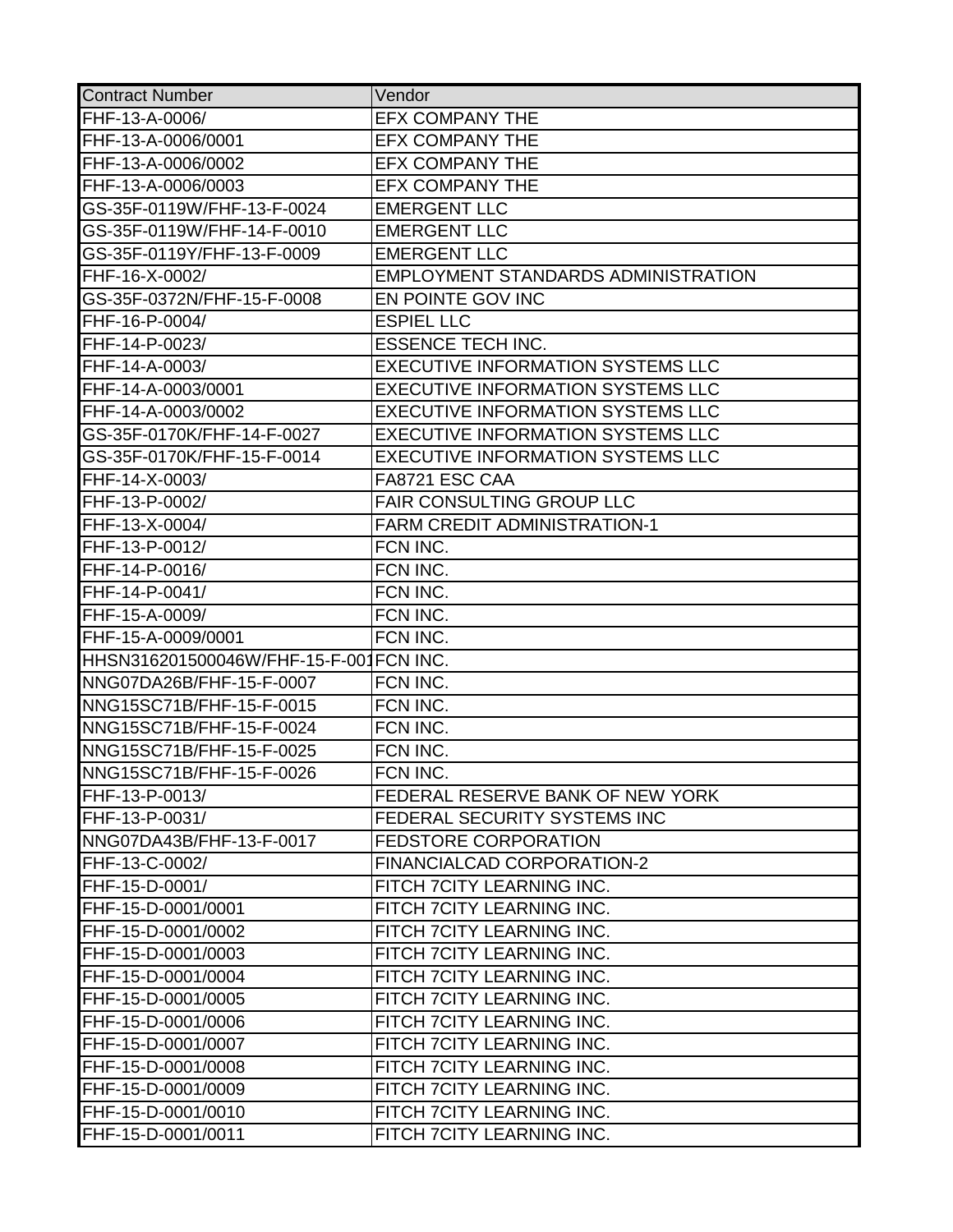| <b>Contract Number</b>         | Vendor                                         |
|--------------------------------|------------------------------------------------|
| FHF-15-D-0001/0012             | FITCH 7CITY LEARNING INC.                      |
| NNG15SC73B/FHF-15-F-0012       | <b>FOUR LLC</b>                                |
| FHF-13-P-0033/                 | FOUR POINTS TECHNOLOGY L.L.C.                  |
| NNG07DA16B/FHF-13-F-0032       | FOUR POINTS TECHNOLOGY L.L.C.                  |
| FHF-09-A-0007/0011             | FULCRUM INTERNATIONAL INC.                     |
| FHF-09-A-0007/0012             | FULCRUM INTERNATIONAL INC.                     |
| FHF-16-A-0004/                 | <b>FULCRUM INTERNATIONAL INC.</b>              |
| FHF-16-A-0004/0001             | FULCRUM INTERNATIONAL INC.                     |
| FHF-13-P-0024/                 | FULL COMPASS SYSTEMS LTD.                      |
| GS-35F-0588X/FHF-14-F-0019     | <b>FUSION PPT LLC</b>                          |
| NNG07DA30B/FHF-14-F-0017       | <b>G.C.MICRO CORPORATION</b>                   |
| NNG07DA30B/FHF-14-F-0025       | <b>G.C.MICRO CORPORATION</b>                   |
| NNG07DA30B/FHF-14-F-0034       | <b>G.C.MICRO CORPORATION</b>                   |
| FHF-12-D-0001/0003             | GLOBAL ASSOCIATION OF RISK PROFESSIONALS INC.  |
| FHF-12-D-0001/0004             | GLOBAL ASSOCIATION OF RISK PROFESSIONALS INC.  |
| FHF-13-P-0007/                 | <b>GLOBAL FINANCIAL MARKETS INSTITUTE INC.</b> |
| GS-35F-171AA/FHF-13-F-0039     | <b>GLOBAL SOLUTIONS GROUP INC</b>              |
| FHF-15-P-0011/                 | GOLDEN STAR TECHNOLOGY INC.                    |
| FHF-14-C-0004/                 | <b>GONZALEZ SAGGIO &amp; HARLAN LLP</b>        |
| FHF-15-C-0007/                 | <b>GONZALEZ SAGGIO &amp; HARLAN LLP</b>        |
| FHF-15-P-0017/                 | <b>GONZALEZ SAGGIO &amp; HARLAN LLP</b>        |
| NNG07DA32B/FHF-13-F-0042       | <b>GOVCONNECTION INC.</b>                      |
| FHF-15-P-0010/                 | <b>GOVSMART INC.</b>                           |
| FHF-16-A-0002/                 | HAUTE ON THE HILL BY RIDGEWELL'S INC.          |
| FHF-16-A-0002/0001             | HAUTE ON THE HILL BY RIDGEWELL'S INC.          |
| GS-28F-8049H/FHF-13-F-0019     | HERMAN MILLER INC.                             |
| GS-28F-8049H/FHF-14-F-0004     | <b>HERMAN MILLER INC.</b>                      |
| GS-28F-8094H/FHF-14-F-0033     | HERMAN MILLER INC.                             |
| FHF-14-P-0005/                 | <b>HOLT KENDRA E</b>                           |
| FHF-13-P-0014/                 | <b>HOLZER HAROLD-1</b>                         |
| FHF-14-A-0001/                 | HUMAN TECHNOLOGY INC                           |
| FHF-14-A-0001/0001             | HUMAN TECHNOLOGY INC                           |
| FHF-14-A-0001/0002             | HUMAN TECHNOLOGY INC                           |
| FHF-14-A-0001/0003             | HUMAN TECHNOLOGY INC                           |
| FHF-14-A-0001/0004             | <b>HUMAN TECHNOLOGY INC</b>                    |
| GS-35F-0265X/FHF-13-F-0018     | <b>IMMIXTECHNOLOGY INC.</b>                    |
| GS-35F-0265X/FHF-13-F-0034     | <b>IMMIXTECHNOLOGY INC.</b>                    |
| NNG07DA20B/FHF-13-F-0038       | <b>IMMIXTECHNOLOGY INC.</b>                    |
| W91QUZ-08-A-0001/FHF-15-F-0027 | <b>IMMIXTECHNOLOGY INC.</b>                    |
| FHF-12-A-0016/0004             | <b>INDIGO IT LLC</b>                           |
| FHF-12-A-0016/0005             | <b>INDIGO IT LLC</b>                           |
| FHF-12-A-0016/0006             | <b>INDIGO IT LLC</b>                           |
| FHF-12-A-0008/0002             | <b>INFORELIANCE CORPORATION</b>                |
| FHF-12-A-0008/0003             | <b>INFORELIANCE CORPORATION</b>                |
| FHF-12-A-0008/0004             | <b>INFORELIANCE CORPORATION</b>                |
| GS-10F-0409N/FHF-13-F-0040     | INTEGRATED ASSET MANAGEMENT INC                |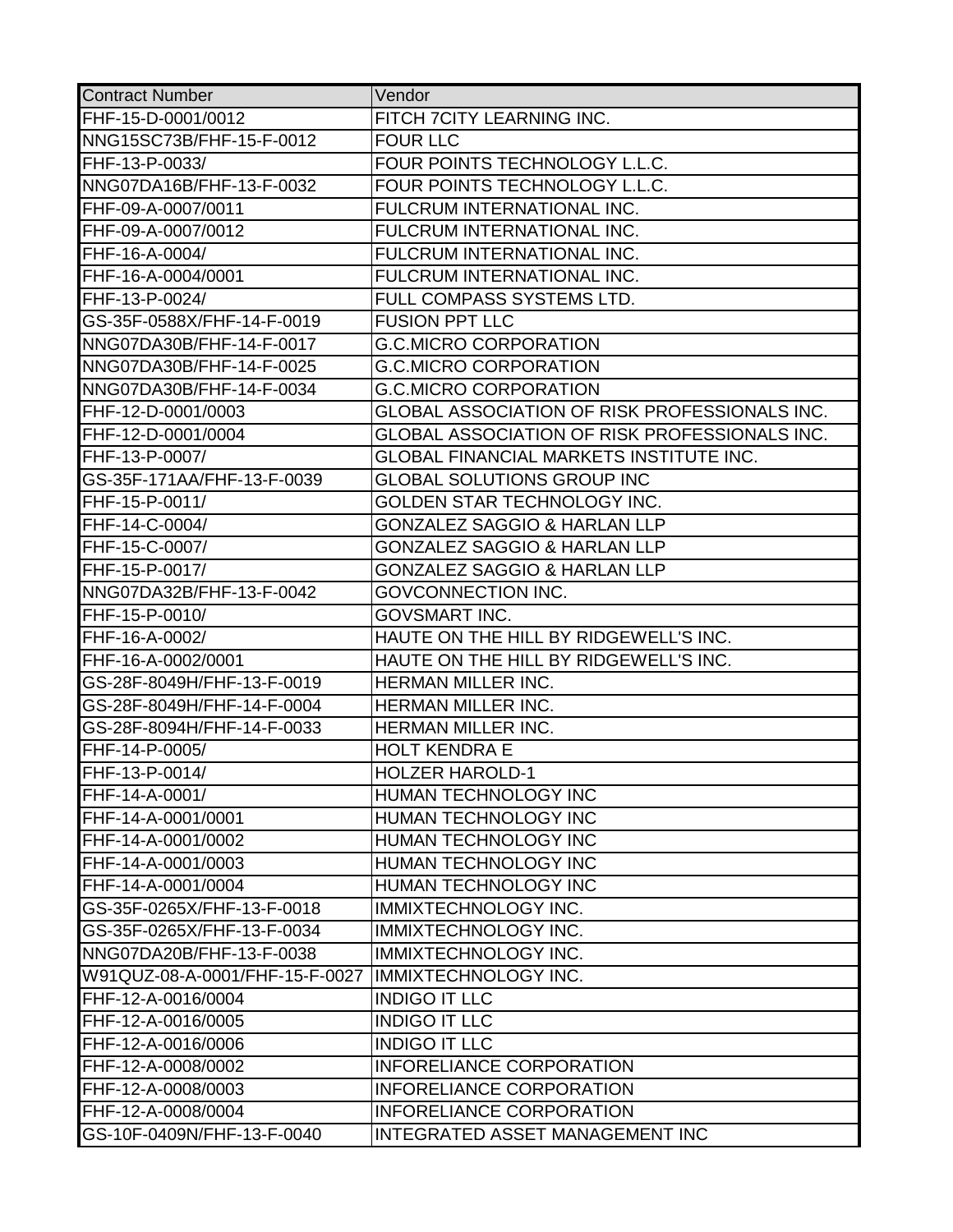| <b>Contract Number</b>     | Vendor                                               |
|----------------------------|------------------------------------------------------|
| GS-23F-0063P/FHF-15-F-0004 | INTEGRATED FINANCIAL ENGINEERING INC.                |
| FHF-13-X-0005/             | <b>INTERIOR BUSINESS CENTER - HUMAN RESOURCES</b>    |
| FHF-13-X-0008/             | <b>INTERIOR BUSINESS CENTER - HUMAN RESOURCES</b>    |
| FHF-15-X-0006/             | <b>INTERIOR BUSINESS CENTER - HUMAN RESOURCES</b>    |
| FHF-16-X-0005/             | <b>INTERIOR BUSINESS CENTER - HUMAN RESOURCES</b>    |
| FHF-13-A-0001/             | <b>INTERNATIONAL BUSINESS MACHINES CORPORATION-3</b> |
| FHF-13-A-0001/0001         | <b>INTERNATIONAL BUSINESS MACHINES CORPORATION-3</b> |
| FHF-14-P-0014/             | <b>INTERNATIONAL UNION HOUSING FINANCE</b>           |
| FHF-15-P-0007/             | <b>INTERNATIONAL UNION HOUSING FINANCE</b>           |
| FHF-13-P-0041/             | <b>IRON BOW TECHNOLOGIES LLC</b>                     |
| GS-35F-0511T/FHF-13-F-0025 | <b>IRON BOW TECHNOLOGIES LLC</b>                     |
| NNG07DA31B/FHF-13-F-0053   | <b>IRON BOW TECHNOLOGIES LLC</b>                     |
| FHF-13-P-0009/             | <b>IRON MOUNTAIN INFORMATION MGMT INC</b>            |
| FHF-13-P-0003/             | JAMES LAM & ASSOCIATES INC.                          |
| GS-07F-9740H/FHF-14-F-0001 | <b>KASTLE SYSTEMS LLC</b>                            |
| FHF-13-A-0010/             | <b>KEARNEY &amp; COMPANY P.C.</b>                    |
| FHF-13-A-0010/0001         | <b>KEARNEY &amp; COMPANY P.C.</b>                    |
| GS-15F-0055L/FHF-14-F-0020 | <b>KORN/FERRY INTERNATIONAL</b>                      |
| FHF-12-A-0019/0002         | <b>KPMG LLP-1</b>                                    |
| FHF-15-A-0006/             | <b>KPMG LLP-1</b>                                    |
| FHF-15-A-0006/0001         | <b>KPMG LLP-1</b>                                    |
| FHF-13-P-0005/             | <b>LAW WRITING.COM</b>                               |
| FHF-14-P-0020/             | LICHTMAN ALLAN J                                     |
| FHF-16-P-0008/             | LOS ANGELES OPERATION HOPE                           |
| NNG15SD82B/FHF-16-F-0004   | MARSHALL COMMUNICATIONS CORP.                        |
| GS-35F-0581K/FHF-14-F-0007 | MARTEK GLOBAL SERVICES INC.                          |
| FHF-15-C-0002/             | <b>MCDASH ANALYTICS LLC</b>                          |
| FHF-14-P-0021/             | MCP COMPUTER PRODUCTS INC.                           |
| FHF-14-P-0022/             | MCP COMPUTER PRODUCTS INC.                           |
| FHF-14-A-0002/             | <b>MEDALCRAFT MINT INC THE</b>                       |
| FHF-14-A-0002/0001         | <b>MEDALCRAFT MINT INC THE</b>                       |
| FHF-14-A-0002/0002         | <b>MEDALCRAFT MINT INC THE</b>                       |
| FHF-14-A-0002/0003         | MEDALCRAFT MINT INC THE                              |
| GS-07F-0014V/FHF-13-F-0010 | MENTALIX INC.                                        |
| GS-06F-0773Z/FHF-16-F-0010 | <b>METROSTAR SYSTEMS INC.</b>                        |
| GS-35F-0240P/FHF-13-F-0054 | <b>MICROPACT INC.</b>                                |
| GS-35F-309AA/FHF-14-F-0008 | MINBURN TECHNOLOGY GROUP LLC                         |
| FHF-13-P-0022/             | MMG TECHNOLOGY GROUP INC.                            |
| FHF-13-P-0037/             | MOI INC.                                             |
| FHF-15-C-0005/             | <b>MOODY'S ANALYTICS INC.</b>                        |
| FHF-15-C-0006/             | <b>MOODY'S ANALYTICS INC.</b>                        |
| FHF-15-C-0010/             | <b>MOODY'S ANALYTICS INC.</b>                        |
| FHF-16-P-0007/             | <b>MOODY'S ANALYTICS INC.</b>                        |
| FHF-14-P-0001/             | <b>MOONEY DEBRA K-1</b>                              |
| GS-07F-265BA/FHF-16-F-0005 | <b>MORE PREPARED LLC</b>                             |
| FHF-13-P-0017/             | <b>MORGAN STATE UNIVERSITY</b>                       |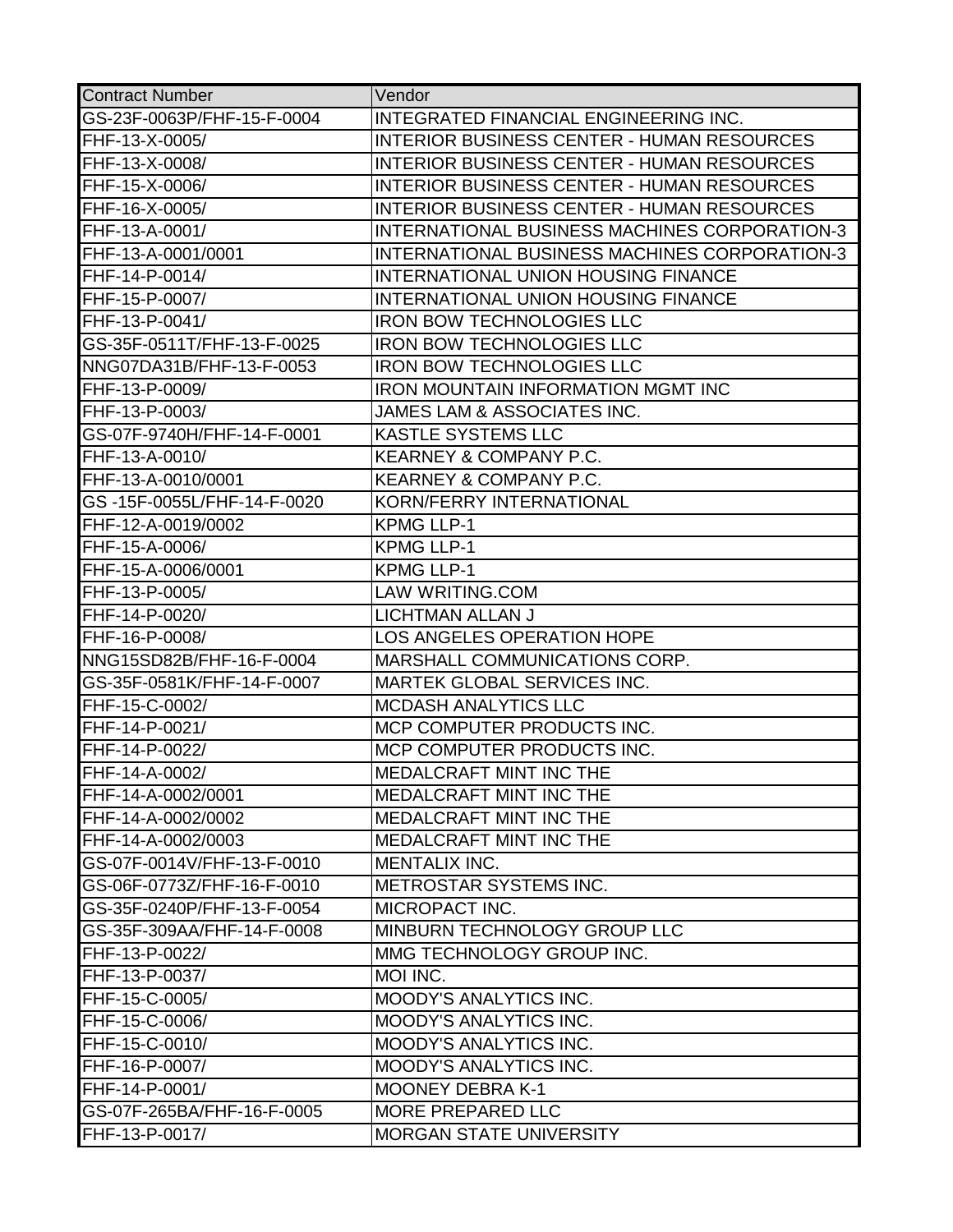| <b>Contract Number</b>     | Vendor                                 |
|----------------------------|----------------------------------------|
| FHF-14-D-0001/             | MORTGAGE BANKERS ASSOCIATION           |
| FHF-14-D-0001/0001         | <b>MORTGAGE BANKERS ASSOCIATION</b>    |
| FHF-14-D-0001/0002         | MORTGAGE BANKERS ASSOCIATION           |
| FHF-14-D-0001/0003         | <b>MORTGAGE BANKERS ASSOCIATION</b>    |
| FHF-14-D-0001/0004         | <b>MORTGAGE BANKERS ASSOCIATION</b>    |
| FHF-14-D-0001/0005         | <b>MORTGAGE BANKERS ASSOCIATION</b>    |
| FHF-14-D-0001/0006         | MORTGAGE BANKERS ASSOCIATION           |
| FHF-14-D-0001/0007         | MORTGAGE BANKERS ASSOCIATION           |
| FHF-14-D-0001/0008         | <b>MORTGAGE BANKERS ASSOCIATION</b>    |
| FHF-14-D-0001/0009         | MORTGAGE BANKERS ASSOCIATION           |
| FHF-14-D-0001/0010         | MORTGAGE BANKERS ASSOCIATION           |
| FHF-14-D-0001/0011         | <b>MORTGAGE BANKERS ASSOCIATION</b>    |
| FHF-14-P-0004/             | <b>MOSER JAMES T</b>                   |
| GS06F1007Z/FHF-13-F-0061   | <b>NARTECH INC</b>                     |
| FHF-16-X-0008/             | NATIONAL ARCHIVES & RECORDS ADM        |
| FHF-15-X-0015/             | NATIONAL TECHNICAL INFORMATION SVC     |
| FHF-14-P-0039/             | <b>NC4 PUBLIC SECTOR LLC</b>           |
| FHF-13-P-0011/             | NEIGHBORHOOD REINVESTMENT CORPORATION  |
| GS-35F-0288Y/FHF-13-F-0056 | NETSECURITY CORPORATION                |
| GS-03F-0138V/FHF-13-F-0011 | <b>NEXCUT LLC</b>                      |
| FHF-14-P-0017/             | NRTH AM SEC ADMINSTRS ASSOC (NASAA)    |
| FHF-15-X-0007/             | OFFICE OF CHIEF FINANCIAL OFFICER USDA |
| FHF-16-X-0009/             | OFFICE OF PERSONNEL MANAGEMENT-2       |
| FHF-11-A-0005/0003         | OFFICEMAX INCORPORATED-3               |
| FHF-11-A-0005/0004         | OFFICEMAX INCORPORATED-3               |
| FHF-11-A-0005/0005         | <b>OFFICEMAX INCORPORATED-3</b>        |
| GS-35F-0275J/FHF-13-F-0062 | OFFICEPRO INC.                         |
| FHF-13-X-0001/             | <b>OPM/USA JOBS</b>                    |
| FHF-14-X-0001/             | <b>OPM/USA JOBS</b>                    |
| FHF-13-F-0002              | <b>ORODAY INC</b>                      |
| FHF-11-A-0003/0004         | PARKER TIDE CORP.                      |
| FHF-11-A-0003/0005         | PARKER TIDE CORP.                      |
| FHF-11-A-0003/0006         | PARKER TIDE CORP.                      |
| FHF-11-A-0003/0007         | PARKER TIDE CORP.                      |
| FHF-11-A-0003/0008         | PARKER TIDE CORP.                      |
| FHF-11-A-0003/0009         | PARKER TIDE CORP.                      |
| FHF-11-A-0003/0010         | PARKER TIDE CORP.                      |
| FHF-11-A-0003/0011         | PARKER TIDE CORP.                      |
| FHF-11-A-0003/0012         | PARKER TIDE CORP.                      |
| FHF-11-A-0003/0013         | PARKER TIDE CORP.                      |
| FHF-15-X-0012/             | PERSONNEL MANAGEMENT US OFFICE OF-3    |
| FHF-16-X-0001/             | PERSONNEL MANAGEMENT US OFFICE OF-3    |
| FHF-13-X-0007/             | PERSONNEL MANAGEMNT U S OFFICE OF      |
| FHF-14-X-0008/             | PERSONNEL MANAGEMNT U S OFFICE OF      |
| FHF-15-X-0004/             | PERSONNEL MANAGEMNT U S OFFICE OF      |
| FHF-15-X-0008/             | PERSONNEL MANAGEMNT U S OFFICE OF      |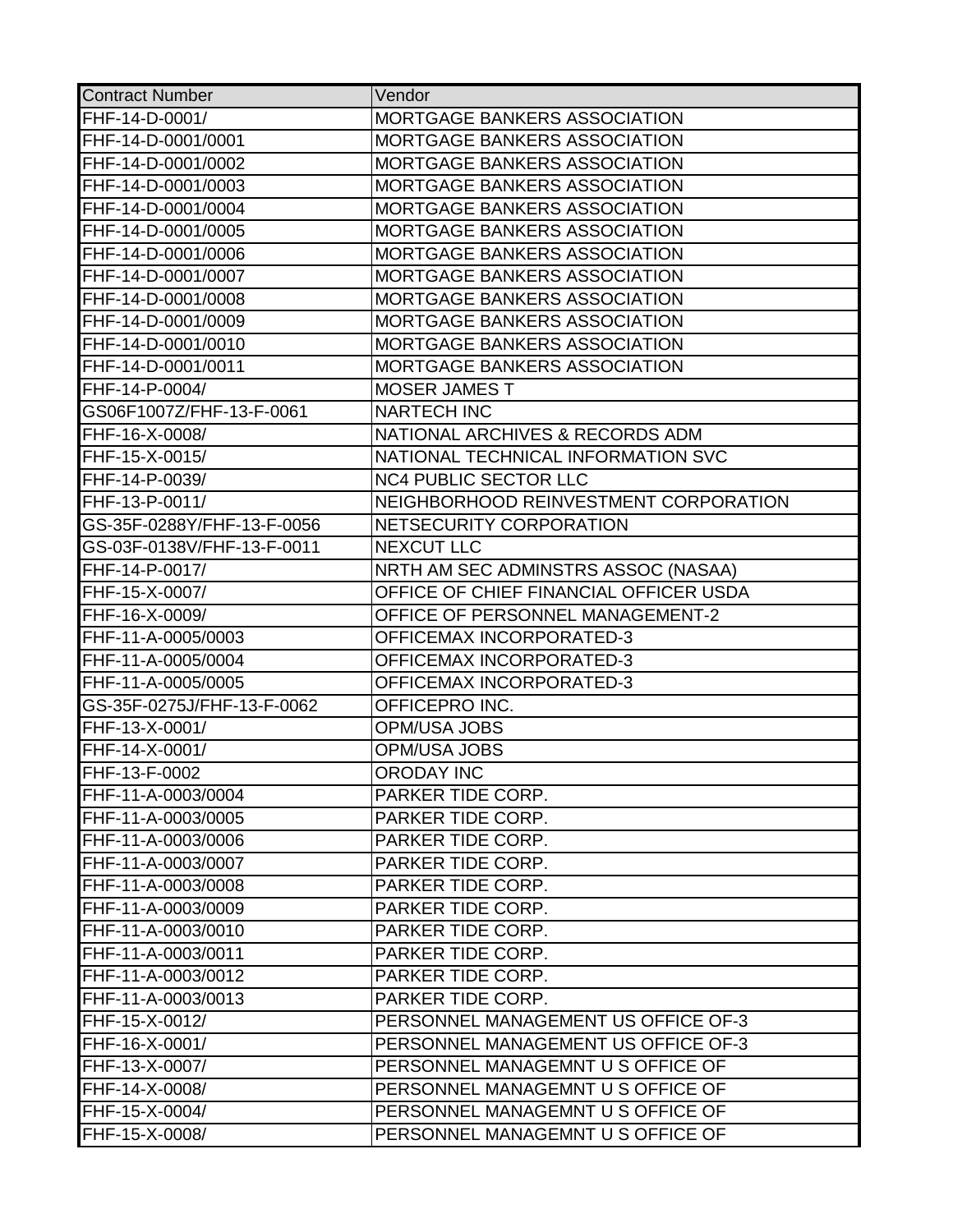| <b>Contract Number</b>     | Vendor                                  |
|----------------------------|-----------------------------------------|
| FHF-15-X-0009/             | PERSONNEL MANAGEMNT U S OFFICE OF       |
| FHF-15-X-0010/             | PERSONNEL MANAGEMNT U S OFFICE OF       |
| FHF-13-A-0005/             | PIVOTAL INSIGHT L.L.C.                  |
| FHF-13-A-0005/0001         | PIVOTAL INSIGHT L.L.C.                  |
| FHF-13-A-0005/0002         | PIVOTAL INSIGHT L.L.C.                  |
| FHF-13-A-0005/0003         | PIVOTAL INSIGHT L.L.C.                  |
| FHF-13-A-0005/0004         | PIVOTAL INSIGHT L.L.C.                  |
| FHF-13-A-0005/0005         | PIVOTAL INSIGHT L.L.C.                  |
| FHF-13-A-0005/0006         | PIVOTAL INSIGHT L.L.C.                  |
| FHF-13-A-0005/0007         | PIVOTAL INSIGHT L.L.C.                  |
| FHF-13-A-0005/0008         | PIVOTAL INSIGHT L.L.C.                  |
| FHF-13-A-0005/0009         | PIVOTAL INSIGHT L.L.C.                  |
| FHF-13-A-0005/0010         | PIVOTAL INSIGHT L.L.C.                  |
| FHF-13-A-0005/0011         | PIVOTAL INSIGHT L.L.C.                  |
| FHF-13-A-0005/0012         | PIVOTAL INSIGHT L.L.C.                  |
| FHF-13-A-0005/0013         | PIVOTAL INSIGHT L.L.C.                  |
| FHF-13-A-0005/0014         | PIVOTAL INSIGHT L.L.C.                  |
| FHF-13-A-0005/0015         | PIVOTAL INSIGHT L.L.C.                  |
| FHF-13-A-0005/0016         | PIVOTAL INSIGHT L.L.C.                  |
| FHF-13-A-0005/0017         | PIVOTAL INSIGHT L.L.C.                  |
| FHF-13-A-0005/0018         | PIVOTAL INSIGHT L.L.C.                  |
| FHF-13-A-0005/0019         | PIVOTAL INSIGHT L.L.C.                  |
| FHF-13-A-0005/0020         | PIVOTAL INSIGHT L.L.C.                  |
| FHF-13-A-0005/0021         | PIVOTAL INSIGHT L.L.C.                  |
| FHF-13-A-0005/0022         | PIVOTAL INSIGHT L.L.C.                  |
| FHF-13-A-0005/0023         | PIVOTAL INSIGHT L.L.C.                  |
| FHF-13-A-0005/0024         | PIVOTAL INSIGHT L.L.C.                  |
| FHF-13-A-0005/0025         | PIVOTAL INSIGHT L.L.C.                  |
| FHF-13-A-0005/0026         | PIVOTAL INSIGHT L.L.C.                  |
| FHF-15-C-0008/             | POLYPATHS L.L.C.                        |
| GS-23F-0231N/FHF-13-F-0027 | PORTER NOVELLI PUBLIC SERVICES INC.     |
| GS-23F-0231N/FHF-13-F-0057 | PORTER NOVELLI PUBLIC SERVICES INC.     |
| GS-23F-0231N/FHF-15-F-0003 | PORTER NOVELLI PUBLIC SERVICES INC.     |
| NNG07DA36B/FHF-13-F-0048   | <b>PRESIDIO NETWORKED SOLUTIONS LLC</b> |
| FHF-14-X-0005/             | <b>PROGRAM SUPPORT CENTER</b>           |
| FHF-15-X-0001/             | <b>PROGRAM SUPPORT CENTER-1</b>         |
| FHF-13-P-0008/             | <b>PROMONTORY FINANCIAL GROUP. LLC</b>  |
| FHF-14-P-0030/             | <b>PROSCI INC.</b>                      |
| FHF-15-P-0008/             | <b>RAHMAN LLC</b>                       |
| FHF-14-P-0019/             | <b>RED RIVER COMPUTER CO. INC.</b>      |
| FHF-14-P-0040/             | <b>RED RIVER COMPUTER CO. INC.</b>      |
| NNG07DA25B/FHF-13-F-0036   | <b>RED RIVER COMPUTER CO. INC.</b>      |
| NNG07DA25B/FHF-13-F-0051   | <b>RED RIVER COMPUTER CO. INC.</b>      |
| NNG07DA25B/FHF-13-F-0063   | <b>RED RIVER COMPUTER CO. INC.</b>      |
| NNG07DA25B/FHF-14-F-0002   | <b>RED RIVER COMPUTER CO. INC.</b>      |
| NNG07DA25B/FHF-14-F-0021   | RED RIVER COMPUTER CO. INC.             |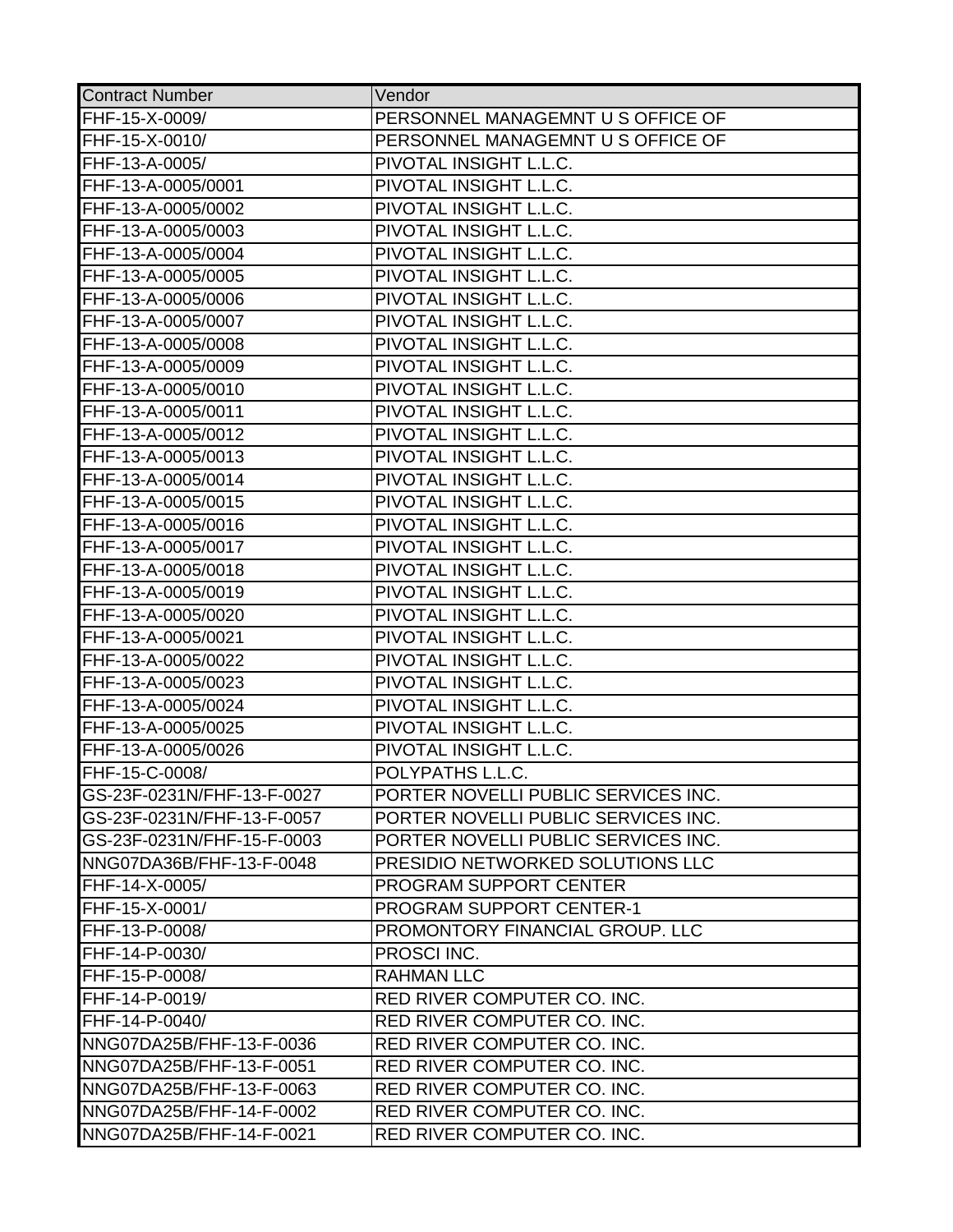| <b>Contract Number</b>     | Vendor                               |
|----------------------------|--------------------------------------|
| LC14C7121/FHF-14-F-0028    | REED ELSEVIER INC.                   |
| FHF-14-P-0018/             | <b>RIGHTSTAR INC.</b>                |
| FHF-15-D-0002/             | RMA ASSOCIATES LLC                   |
| FHF-15-D-0002/0001         | RMA ASSOCIATES LLC                   |
| FHF-14-P-0038/             | ROBBINS PARKING TEXAS LP             |
| GS-10F-0299W/FHF-13-F-0004 | ROSEN DAVID P & ASSOCIATES           |
| FHF-14-P-0006/             | <b>ROTHMAN ADAM</b>                  |
| GS00F165CA/FHF-15-F-0013   | SAVILLS STUDLEY INC.                 |
| FHF-15-P-0003/             | SEASONS CULINARY SERVICE INC.        |
| FHF-16-A-0001/             | SEASONS CULINARY SERVICE INC.        |
| FHF-16-A-0001/0001         | <b>SEASONS CULINARY SERVICE INC.</b> |
| FHF-16-A-0001/0002         | SEASONS CULINARY SERVICE INC.        |
| FHF-14-P-0010/             | SEASONS CULINARY SERVICES INC.       |
| FHF-14-P-0011/             | SEASONS CULINARY SERVICES INC.       |
| FHF-14-D-0003/             | SEBRANEK INC.                        |
| FHF-14-D-0003/0001         | SEBRANEK INC.                        |
| FHF-14-D-0003/0002         | <b>SEBRANEK INC.</b>                 |
| FHF-14-D-0003/0003         | <b>SEBRANEK INC.</b>                 |
| FHF-14-D-0003/0004         | <b>SEBRANEK INC.</b>                 |
| FHF-14-X-0006/             | SECRETARY OFFICE OF THE-1            |
| GS-02F-0175S/FHF-15-F-0020 | SHAW BRANSFORD & ROTH P.C.           |
| FHF-14-P-0032/             | SHEA PUBLIC STRATEGIES LLC           |
| FHF-13-P-0020/             | <b>SLICKEDIT INC</b>                 |
| FHF-15-C-0009/             | <b>SNL FINANCIAL LC</b>              |
| FHF-13-P-0027/             | SOBRAN INC.                          |
| GS-35F-4717G/FHF-13-F-0050 | SOLUTIONS BY DESIGN II LLC           |
| FHF-13-P-0001/             | <b>SPARK STREET DIGITAL</b>          |
| FHF-13-P-0004/             | <b>SPARK STREET DIGITAL</b>          |
| FHF-13-P-0028/             | <b>SPARK STREET DIGITAL</b>          |
| FHF-14-P-0013/             | SPLAINE SECURITY SYSTEMS INC         |
| FHF-13-P-0010/             | <b>SUNDQUIST JOSHUA L</b>            |
| GS-22F-9754H/FHF-14-F-0013 | <b>SUSAN GRIMES ASSOCIATES INC</b>   |
| GS-35F-0639P/FHF-16-F-0003 | SWN COMMUNICATIONS INC.              |
| FHF-13-P-0023/             | SYSTEMTOOLS SOFTWARE INC             |
| FHF-15-P-0009/             | TABORDA SOLUTIONS INC.               |
| FHF-12-A-0001/0002         | TCS INTERPRETING INC.                |
| FHF-12-A-0001/0003         | <b>TCS INTERPRETING INC.</b>         |
| FHF-12-A-0001/0004         | <b>TCS INTERPRETING INC.</b>         |
| GS-10F-0277W/FHF-16-F-0001 | <b>TCS INTERPRETING INC.</b>         |
| FHF-13-P-0032/             | TELERIK INC.                         |
| FHF-15-P-0013/             | TELERIK INC.                         |
| FHF-15-P-0014/             | TELERIK INC.                         |
| NNG07DA45B/FHF-15-F-0010   | THUNDERCAT TECHNOLOGY LLC            |
| FHF-13-D-0001/             | <b>TMGE LLC</b>                      |
| FHF-13-D-0001/0001         | <b>TMGE LLC</b>                      |
| FHF-13-D-0001/0002         | <b>TMGE LLC</b>                      |